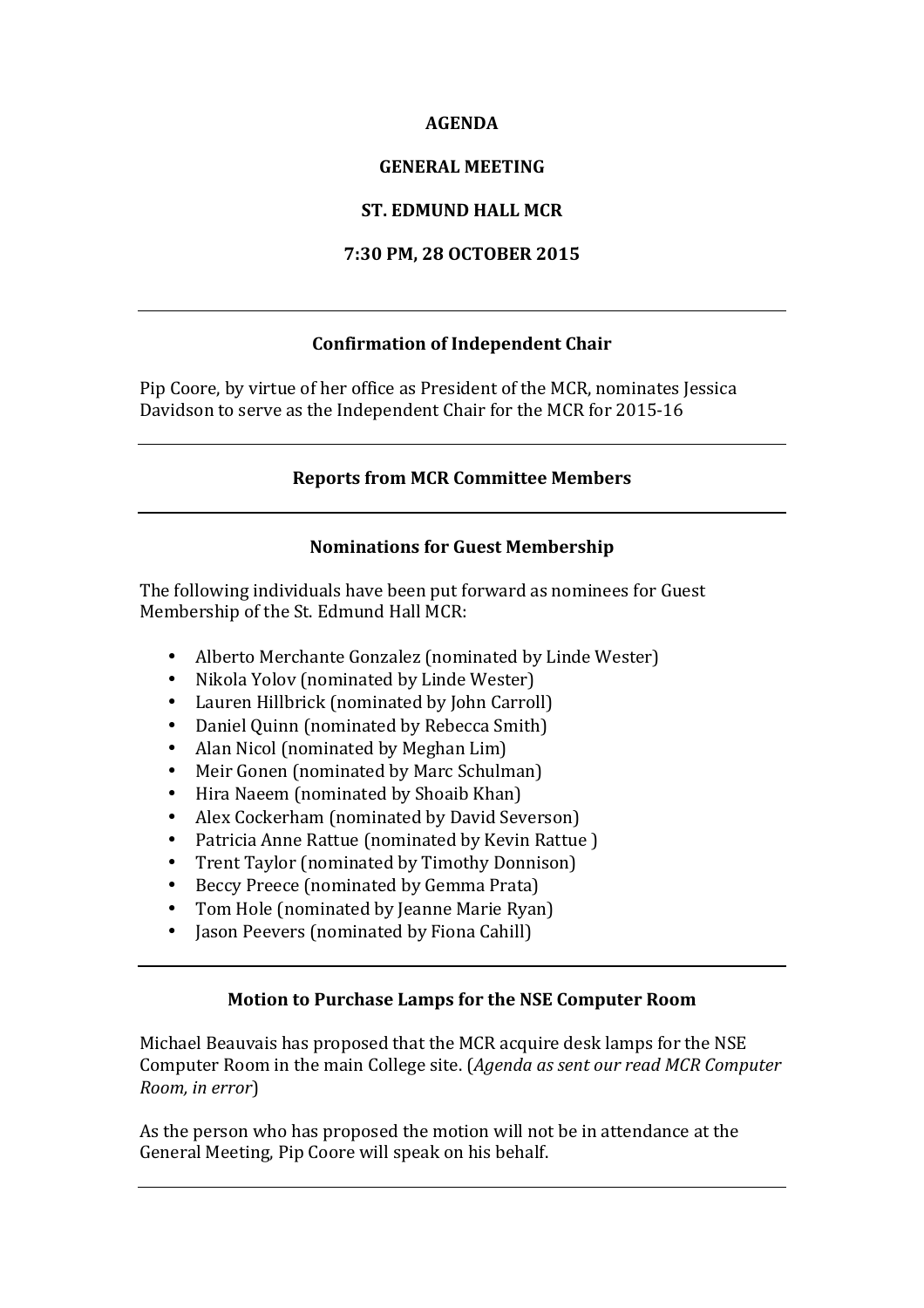## **Motion to Amend the MCR Constitution**

After a thorough perusal of the MCR Constitution ('Constitution'), the MCR Committee have noted that the Constitution contains technical or grammatical errors/language, redundant provisions and does not provide for certain Ancillary Committee Positions. 

As such, the MCR Committee proposes to amend the Constitution as follows:

- a) removing the redundant provisions;
- b) correcting technical and grammatical errors;
- c) updating the provisions of the MCR Committee Members to better define their roles and responsibilities;
- d) insertion of provisions to enable the MCR Committee to appoint ancillary members to assist on an ad hoc basis; and
- e) Insertion of provisions pertaining to the MCR Sports Representative and the NSE Gym Representative and their roles and responsibilities.

During the general meeting, all substantive changes will be read in full and voted on as per the proposed wording of the amendment. Copies of the current and proposed Constitutions will be printed and available for perusal during the meeting. 

## **Motion to discuss action regarding sexual assaults in Oxford**

Gemma Patra has proposed that the MCR discuss possible action that we could take regarding the number of sexual assaults occurring in Oxford. The member has pointed out that two MCR members have experienced assaults at Plush and just last weekend there was another incident for which police are looking for witnesses. 

See: http://www.cherwell.org/news/town/2015/10/25/woman-sexuallyassaulted-after-leaving-plush

One suggested measure is raising money for the Good Night Out campaign, which costs approximately £250 to run a training session for club staff to be trained in how to deal with incidents. It has been suggested that this would make a huge difference to the safety of all patrons.

## **Motion to purchase an automatic Coffee Dispenser to replace filtered Coffee Machine**

After discussions with College it has been proposed that an automatic coffee dispenser be purchased for the MCR, to replace the current filter coffee machine. This issue has been raised due to concerns about a waste of supplies and cleanliness of the MCR.